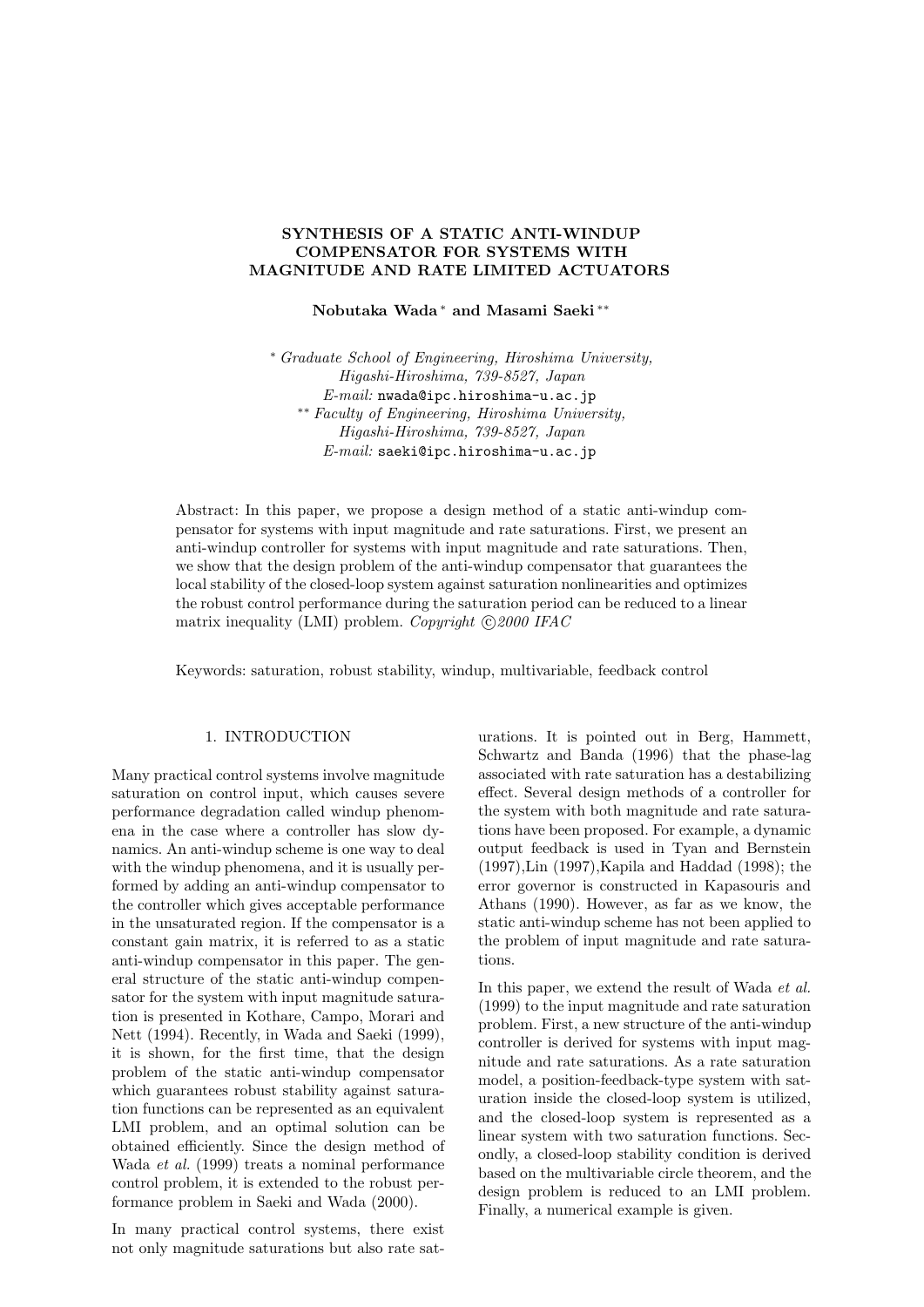# 2. ANTI-WINDUP COMPENSATION FOR SYSTEMS WITH INPUT MAGNITUDE AND RATE SATURATIONS

A controller with magnitude and rate saturations is shown in Fig.1(a). The state equation of  $K(s)$ is given by

$$
\begin{cases} \dot{x}_c = Ax_c + By\\ \tilde{u} = Cx_c + Dy \end{cases} \tag{1}
$$

where  $x_c \in \mathbb{R}^{n_c}$ ,  $\tilde{u} \in \mathbb{R}^{n_p}$ ,  $y \in \mathbb{R}^{n_q}$ .  $\phi_m(\cdot)$  denotes the magnitude saturation, and is defined by

$$
u = \phi_m(u_m) \tag{2}
$$

where

$$
\phi_m(u_m) = (\phi_{m1}(u_{m1}), \cdots, \phi_{mn_p}(u_{mn_p}))^T
$$

$$
\phi_{mi}(u_{mi}) = \begin{cases} \text{sgn}(u_{mi})u_{mi,max}, |u_{mi}| > u_{mi,max} \\ u_{mi}, |u_{mi}| \le u_{mi,max} \end{cases}
$$

and  $u \in \mathbb{R}^{n_p}$ ,  $u_m \in \mathbb{R}^{n_p}$ . The rate saturation on control input is defined by

$$
\begin{cases}\n\dot{u}_m = \phi_r(\tilde{u}_r) \\
\tilde{u}_r = R(\tilde{u} - u_m)\n\end{cases} \tag{3}
$$

where

$$
\phi_r(\tilde{u}_r) = (\phi_{r1}(\tilde{u}_{r1}), \cdots, \phi_{rn_p}(\tilde{u}_{rn_p}))
$$
  

$$
\phi_{ri}(\tilde{u}_{ri}) = \begin{cases} \text{sgn}(\tilde{u}_{ri})u_{ri,max}, |\tilde{u}_{ri}| > u_{ri,max} \\ \tilde{u}_{ri}, & |\tilde{u}_{ri}| \le u_{ri,max} \end{cases}
$$
  

$$
R = \text{diag}(r_1, \cdots, r_{n_p}), r_i > 0, \forall i
$$

and  $\tilde{u}_r \in \mathbb{R}^{n_p}$ . By using this model, the rate of  $u_m$  (i.e.  $\dot{u}_m$ ) is limited by  $\phi_r$ . This rate saturation model was proposed by Tyan *et al.* (1997). When  $R = I$ , it is equivalent to a model used by Kapasouris *et al.* (1990).

We add anti-windup compensators to the above controller as shown in Fig.1(b). The state equation of  $\tilde{K}(s)$  is defined by

$$
\begin{cases}\n\dot{x}_c = Ax_c + By + f_m + f_r \\
\tilde{u} = Cx_c + Dy \\
f_m = H_m(u - u_m) \\
f_r = H_r(u_r - \tilde{u}_r)\n\end{cases} \tag{4}
$$







Fig. 1. Anti-windup controller for input magnitude and rate saturations

where  $H_m \in \mathbb{R}^{n_c \times n_p}$ ,  $H_r \in \mathbb{R}^{n_c \times n_p}$  and  $u_r = \dot{u}_m$ . The controller shown in Fig.1(b) can be considered the observer based anti-windup controller (see,  $\hat{A}$ ström and Wittenmark, 1984) with a compensator  $f_r = H_r(u_r - \tilde{u}_r)$  that works when the rate of  $u_m$  exceeds its maximum value. We suppose that an original linear time-invariant (LTI) controller  $K(s)$  has been already designed to meet some design specifications (e.g., a closed-loop stability, time domain criterion) when there is no input saturation. Therefore, the matrices  $H_m$  and  $H_r$  are only design parameters.

Next, let us consider a closed-loop system shown in Fig.2.  $G(s)$  denotes a generalized plant, and its state equation is given by

$$
\begin{cases}\n\dot{x}_G = A_G x_G + B_{G1} w_1 + B_{G2} u \\
z_1 = C_{G1} x_G + D_{G11} w_1 + D_{G12} u \\
y = C_{G2} x_G + D_{G21} w_1\n\end{cases} (5)
$$

where  $x_G \in \mathbb{R}^{n_g}$ ,  $z_1 \in \mathbb{R}^{n_w}$ ,  $w_1 \in \mathbb{R}^{n_w}$ . This system can be represented as a system shown in Fig.3. It is described by

$$
\begin{cases}\n\dot{x}_M = A_M x_M + B_{M1} w_1 + B_{M2} \xi + B_{M3} f \\
z_1 = C_{M1} x_M + D_{M11} w_1 + D_{M12} \xi + D_{M13} f \\
\tilde{\xi} = C_{M2} x_M + D_{M21} w_1 + D_{M22} \xi + D_{M23} f \\
(6)\n\end{cases}
$$

$$
f = H(\xi - \tilde{\xi})\tag{7}
$$

$$
\xi = \phi(\tilde{\xi})\tag{8}
$$

where

$$
A_{M} = \begin{bmatrix} A_{G} & 0 & 0 \\ B C_{G2} & A & 0 \\ 0 & 0 & 0 \end{bmatrix}, B_{M1} = \begin{bmatrix} B_{G1} \\ B D_{G21} \\ 0 \end{bmatrix}
$$
  
\n
$$
B_{M2} = \begin{bmatrix} B_{G2} & 0 \\ 0 & 0 \\ 0 & I \end{bmatrix}, B_{M3} = \begin{bmatrix} 0 \\ I \\ 0 \end{bmatrix}
$$
  
\n
$$
C_{M1} = \begin{bmatrix} C_{G1} & 0 & 0 \end{bmatrix}, C_{M2} = \begin{bmatrix} 0 & 0 & I \\ R D C_{G2} & R C - R \end{bmatrix}
$$
  
\n
$$
D_{M11} = D_{G11}, D_{M12} = [D_{G12}, 0], D_{M13} = 0
$$
  
\n
$$
D_{M21} = \begin{bmatrix} 0 \\ R D D_{G21} \end{bmatrix}, D_{M22} = 0, D_{M23} = 0
$$
  
\n
$$
H = [H_m, H_r], \phi(\cdot) = \begin{bmatrix} \phi_m(\cdot) \\ \phi_r(\cdot) \end{bmatrix}
$$
  
\n
$$
\underbrace{\begin{array}{c}\text{W1} \\ \text{Magnitude} \end{array}}_{\text{Gammaized plant}} \times \underbrace{\begin{array}{c}\text{S} \\ \text{S} \end{array}}_{\text{Rate}} \times \underbrace{\begin{array}{c}\text{S} \\ \text{S} \end{array}}_{\text{Ratteration}}
$$
  
\n
$$
\underbrace{\begin{array}{c}\text{W1} \\ \text{Magnitude} \end{array}}_{\text{Mearitude}} \times \underbrace{\begin{array}{c}\text{V1} \\ \text{S} \end{array}}_{\text{Rate}} \times \underbrace{\begin{array}{c}\text{V1} \\ \text{S} \end{array}}_{\text{Mearation}}
$$

Fig. 2. Closed-loop system with an anti-windup controller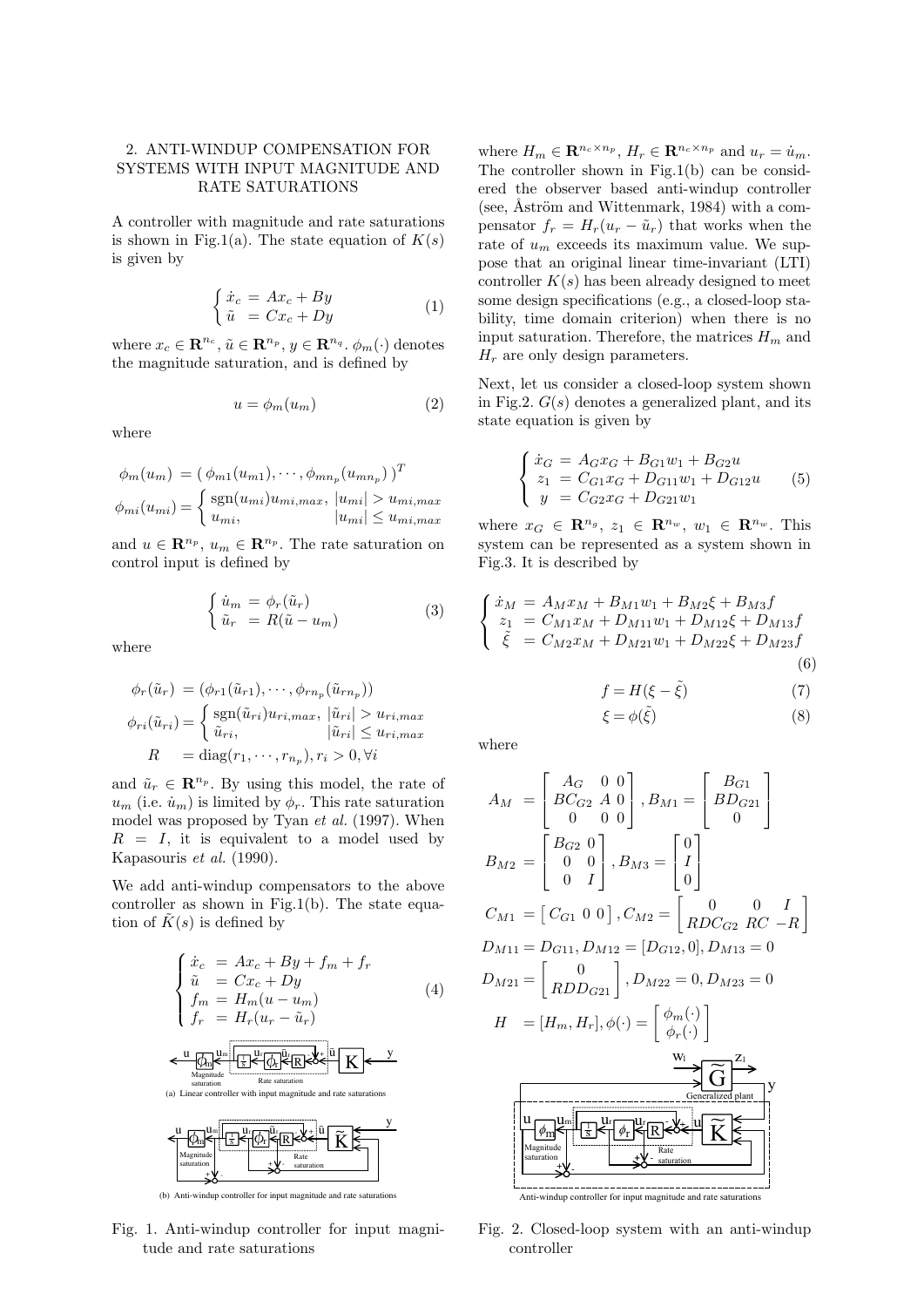and  $\xi = [u^T, u^T_r]^T$ ,  $\tilde{\xi} = [u^T_m, \tilde{u}^T_r]^T$ ,  $f = f_m +$  $f_r, x_M = [x_G^T, x_c^T, u_m^T]^T$ . The static matrix H is the design parameter of the closed-loop system  $(6)-(8)$ . We refer to H as a static anti-windup compensator. In the next section, we consider a design method of H.

*Note 1.* Kothare *et al.* (1994) proposed the following anti-windup controller.

$$
\begin{cases}\n\dot{x}_c = Ax_c + By + f_1 \\
\tilde{u} = Cx_c + Dy + f_2 \\
f_1 = \Lambda_1(u - \tilde{u}) \\
f_2 = \Lambda_2(u - \tilde{u}) \\
u = \phi(\tilde{u})\n\end{cases}
$$
\n(9)

where  $\Lambda_1$  and  $\Lambda_2$  are constant matrices. The closed-loop system consisted of (5) and (9) is included in the anti-windup structure shown in Fig.3 as a special case. Actually, the closed-loop system (5) and (9) can be written in the form of (6)-(8) with  $\xi = u, \xi = \tilde{u}, f = [f_1^T, f_2^T]^T$ ,  $x_M = [x_G^T, x_c^T]^T$  and

$$
A_{M} = \begin{bmatrix} A_{G} & 0 \\ BC_{G2} & A \end{bmatrix}, B_{M1} = \begin{bmatrix} B_{G1} \\ BD_{G21} \end{bmatrix}
$$
  
\n
$$
B_{M2} = \begin{bmatrix} B_{G2} \\ 0 \end{bmatrix}, B_{M3} = \begin{bmatrix} 0 & 0 \\ I & 0 \end{bmatrix}
$$
  
\n
$$
C_{M1} = \begin{bmatrix} C_{G1} & 0 \end{bmatrix}, C_{M2} = \begin{bmatrix} DC_{G2} & C \end{bmatrix}
$$
  
\n
$$
D_{M11} = D_{G11}, D_{M12} = D_{G12}, D_{M13} = 0
$$
  
\n
$$
D_{M21} = DD_{G21}, D_{M22} = 0, D_{M23} = \begin{bmatrix} 0, I \end{bmatrix}
$$
  
\n
$$
H = \begin{bmatrix} \Lambda_{1} \\ \Lambda_{2} \end{bmatrix}
$$



Fig. 3. General anti-windup structure

# 3. SYNTHESIS OF AN ANTI-WINDUP **COMPENSATOR**

### 3.1 *Problem setting*

In order to consider the robust control performance during the saturation period, we add an imaginary uncertainty:

$$
w_1 = \Delta_p \delta z_1 \tag{10}
$$

to the system of Fig.3, where  $\Delta_p \in \{\text{block-diag}\}\$  $(\Delta_{p1}, \cdots, \Delta_{pm})|\Delta_{pi} \in [-1, 1], \forall i$  and  $\delta$  is a positive scalar. We study a design method of H that satisfies following design specifications.

- (1) To locally stabilize the closed-loop system against the saturation nonlinearity  $\phi$ .
- (2) To make  $\delta$  as large as possible in order to optimize the robust control performance during the saturation period.

For simplicity, we assume  $D_{M13} = 0$  and  $D_{M23} =$ 0 in the following discussion.



Fig. 4. Dead-zone nonlinearity

#### 3.2 *Robust stability condition*

In this section, we derive a robust stability condition of the system of Fig.3 with (10), and reduce the design problem of  $H$  which satisfies this condition to an LMI problem.

The saturation function  $\phi_i(\cdot)$  can be represented as  $\phi_i(\xi_i) = \xi_i - \phi_{di}(\xi_i)$  by using a dead zone function  $\phi_{di}(\cdot)$ . We model  $\phi_{di}(\cdot)$  as the sector bounded nonlinearity that lies inside the sector  $[0, \bar{\kappa}_i],$  i.e.  $\phi_{di}(\cdot) \in [0, \bar{\kappa}_i],$  as shown in Fig.4. Namely, we model  $\phi_{di}(\cdot)$  as  $\phi_{di}(\xi_i) = \Delta_{\phi i} \bar{\kappa}_i \xi_i$ , where  $\tilde{\Delta}_{\phi i} \in [0,1]$ . When  $\bar{\kappa}_i = 1$ , the sector entirely covers  $\phi_{di}(\cdot)$ , and when  $\bar{\kappa}_i < 1$ , the sector covers a finite region with the center  $\tilde{\xi}_i = 0$ . By using this model, we represent the saturation function  $\phi(\cdot)$  as

$$
\begin{cases} \xi = \tilde{\xi} - \tilde{w}_2\\ \tilde{z}_2 = \bar{\kappa}\tilde{\xi} \\ \tilde{w}_2 = \tilde{\Delta}_{\phi}\tilde{z}_2 \end{cases}
$$
 (11)

where  $\tilde{w}_2 \in \mathbb{R}^{n_b}$ ,  $\tilde{z}_2 \in \mathbb{R}^{n_b}$ ,  $\bar{\kappa} = \text{diag}(\bar{\kappa}_1, \dots, \bar{\kappa}_{n_b})$ ,  $\tilde{\kappa}$  $\tilde{\Delta}_{\phi} = \text{diag}(\tilde{\Delta}_{\phi 1}, \cdots, \tilde{\Delta}_{\phi n_b})$ . Substitution of (11) into (7) gives

$$
f = H(\xi - \tilde{\xi})
$$
  
=  $H\{(\tilde{\xi} - \tilde{w}_2) - \tilde{\xi}\}$   
=  $-H\tilde{w}_2$  (12)

From (12), we can obtain an interpretation that the static anti-windup compensator estimates the disturbance  $\tilde{w}_2$ , and makes use of it as a feedforward signal.

The transformation  $\tilde{\Delta}_{pi} = (\Delta_{pi} + 1)/2$  bijectively maps  $\Delta_{ni} \in [-1, 1]$  into  $\tilde{\Delta}_{ni} \in [0, 1]$  (e.g. Safonov, Jonckheere, Verma and Limebeer, 1987). By using this relation, (10) can be represented as

$$
\begin{cases}\nw_1 = 2\tilde{w}_1 - \tilde{z}_1\\ \n\tilde{z}_1 = \delta z_1\\ \n\tilde{w}_1 = \tilde{\Delta}_p \tilde{z}_1\n\end{cases}
$$
\n(13)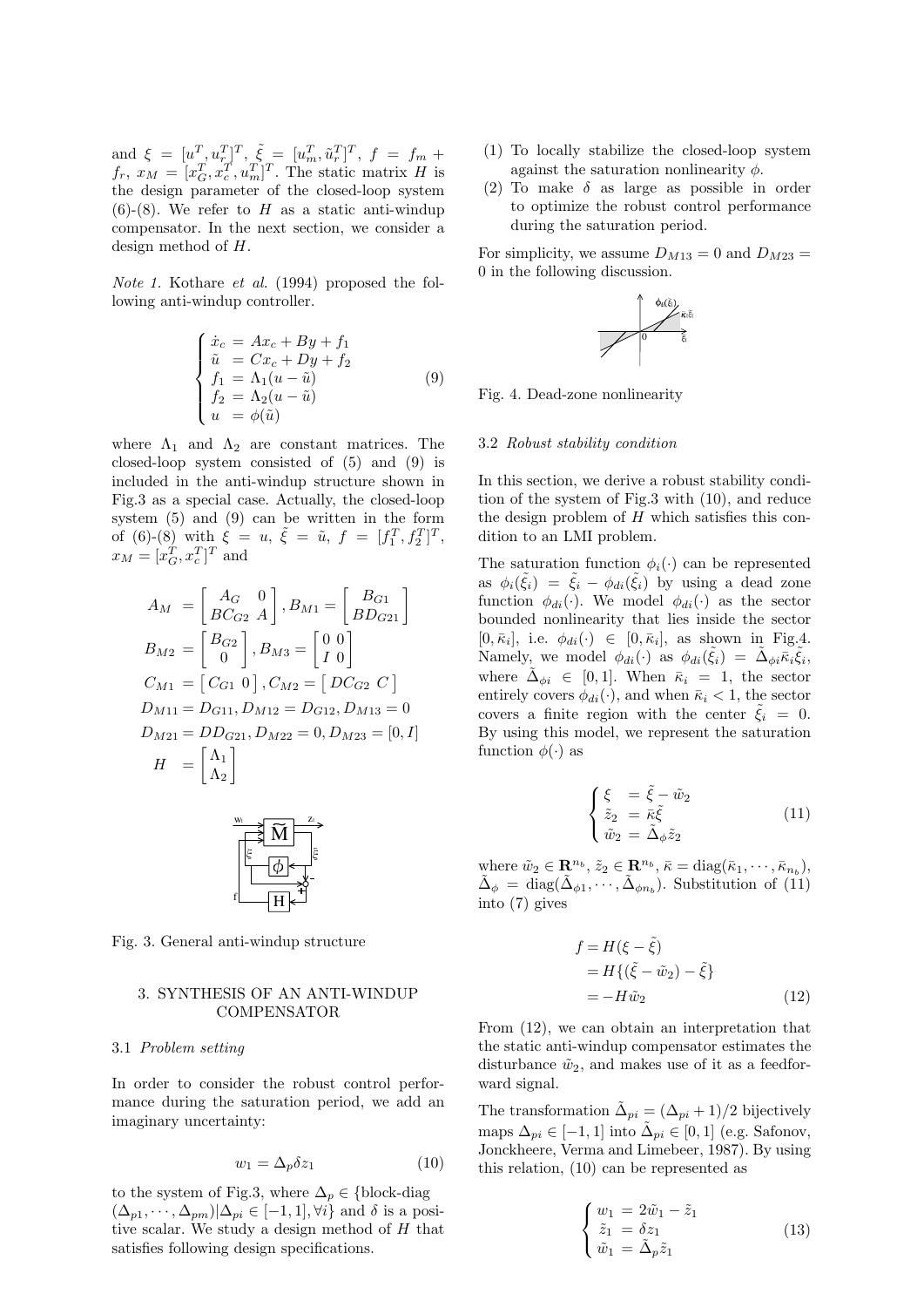

Fig. 5. Closed-loop system for the circle theorem

where  $\tilde{z}_1 = \delta z_1$ ,  $\tilde{\Delta}_p = \text{block-diag}(\tilde{\Delta}_{p1}, \cdots, \tilde{\Delta}_{pm}).$ The closed-loop system shown in Fig.3 with (11)- (13) can be represented as the system shown in Fig.5, and it is described by

$$
\begin{cases}\n\dot{x}_M = A_N x_M + B_{N1}\tilde{w}_1 + (B_{N2} - B_{N3}H)\tilde{w}_2 \\
\tilde{z}_1 = C_{N1}x_M + D_{N11}\tilde{w}_1 + D_{N12}\tilde{w}_2 \\
\tilde{z}_2 = C_{N2}x_M + D_{N21}\tilde{w}_1 + D_{N22}\tilde{w}_2\n\end{cases}
$$
(14)

$$
\begin{bmatrix} \tilde{w}_1 \\ \tilde{w}_2 \end{bmatrix} = \begin{bmatrix} \tilde{\Delta}_p & 0 \\ 0 & \tilde{\Delta}_\phi \end{bmatrix} \begin{bmatrix} \tilde{z}_1 \\ \tilde{z}_2 \end{bmatrix}
$$
 (15)

where

k

$$
\begin{cases}\nA_N = \tilde{A} + \tilde{B}_2 (I - \tilde{D}_{22})^{-1} \tilde{C}_2 \\
B_{N1} = \tilde{B}_1 + \tilde{B}_2 (I - \tilde{D}_{22})^{-1} \tilde{D}_{21} \\
B_{N2} = -\tilde{B}_2 (I - \tilde{D}_{22})^{-1} \\
B_{N3} = B_{M3} \\
C_{N1} = \tilde{C}_1 + \tilde{D}_{12} (I - \tilde{D}_{22})^{-1} \tilde{C}_2 \\
C_{N2} = \bar{\kappa} (I - \tilde{D}_{22})^{-1} \tilde{C}_2 \\
D_{N11} = \tilde{D}_{11} + \tilde{D}_{12} (I - \tilde{D}_{22})^{-1} \tilde{D}_{21} \\
D_{N12} = -\tilde{D}_{12} (I - \tilde{D}_{22})^{-1} \\
D_{N21} = \bar{\kappa} (I - \tilde{D}_{22})^{-1} \\
D_{N22} = -\bar{\kappa} \tilde{D}_{22} (I - \tilde{D}_{22})^{-1} \\
\begin{cases}\n\tilde{A} = A_M - B_{M1} (I + \delta D_{M11})^{-1} \delta C_{M1} \\
\tilde{B}_1 = 2B_{M1} (I + \delta D_{M11})^{-1} \delta D_{M12} \\
\tilde{C}_1 = (I + \delta D_{M11})^{-1} \delta C_{M1} \\
\tilde{C}_2 = C_{M2} - D_{M21} (I + \delta D_{M11})^{-1} \delta C_{M1} \\
\tilde{D}_{12} = (I + \delta D_{M11})^{-1} \delta D_{M12} \\
\tilde{D}_{21} = 2D_{M21} (I + \delta D_{M11})^{-1} \delta D_{M12} \\
\tilde{D}_{22} = D_{M22} - D_{M21} (I + \delta D_{M11})^{-1} \delta D_{M12} \\
\tilde{D}_{22} = D_{M22} - D_{M21} (I + \delta D_{M11})^{-1} \delta D_{M12}\n\end{cases}
$$

Next, by applying the multivariable circle theorem (see, Rosenbrock, 1973) to the system  $(14)$ , $(15)$ , the following robust stability condition is derived.

$$
(I - \tilde{N}(j\omega)) + (I - \tilde{N}(j\omega))^* > 0, \forall \omega \quad (16)
$$

where

$$
\tilde{N}(s) = \tilde{C}_N (sI - A_N)^{-1} \tilde{B}_N + \tilde{D}_N \in RH_\infty
$$
  
\n
$$
\tilde{B}_N = [B_{N1} \quad B_{N2} - B_{N3}H]
$$
  
\n
$$
\tilde{C}_N = \begin{bmatrix} C_{N1} \\ C_{N2} \end{bmatrix}, \tilde{D}_N = \begin{bmatrix} D_{N11} & D_{N12} \\ D_{N21} & D_{N22} \end{bmatrix}
$$

Further, this robust stability condition can be represented as a matrix inequality condition by using the following lemma.

*Lemma 1.* (see e.g., Boyd, Ghaoui, Feron and Balakrishnan, 1994) For a given transfer function  $G(s) := C(sI - A)^{-1}B + D \in RH_{\infty}$ , the following statements are equivalent:

- (1)  $G(j\omega) + G(j\omega)^* > 0, \forall \omega$
- (2) There exists  $Q = Q^T > 0$  such that

$$
\begin{bmatrix} QA^T + AQ & B - QC^T \\ B^T - CQ & -(D + D^T) \end{bmatrix} < 0 \quad (17)
$$

From Lemma 1, the condition (16) holds if and only if there exist  $Q = Q^T > 0$  and H such that

$$
F(Q,H) = \begin{bmatrix} QA_N^T + A_NQ & \tilde{B}_N + Q\tilde{C}_N^T\\ \tilde{B}_N^T + \tilde{C}_NQ & \tilde{D}_N + \tilde{D}_N^T - 2I \end{bmatrix} < 0
$$
\n
$$
\tag{18}
$$

Since only  $\tilde{B}_N$  includes H, (18) is LMI. Therefore, the design problem of H that satisfies  $Q = Q^T > 0$ and (18) can be solved by the numerical optimization method efficiently (see e.g., Gahinet, Nemirovski, Laub and Chilali, 1995).

*Note 2.* When the above LMI problem is solved with  $\bar{\kappa} = I$ , the global stability is assured by using the obtained  $H$ . When the above LMI problem can not be solved with  $\bar{\kappa} = I$ , the only local stability is assured. We do not discuss the domain of attraction (see e.g., Hindi and Boyd, 1998) directly in this paper. We simply make the sector larger in order to enlarge the maximum value of  $\xi$ that satisfies the sector condition.

### 3.3 *Introduction of a constant scaling matrix*

The conservativeness of the design result can be reduced by using the following scaled passivity condition instead of (16).

$$
(I - \tilde{N}(j\omega))W + W(I - \tilde{N}(j\omega))^{*} > 0, \forall \omega (19)
$$

where  $W \in \{\text{block-diag}(w_1I_1, \cdots, w_mI_m, w_{m+1},\})$  $\cdots$ ,  $w_{m+n_b-1}$ , 1)| $w_i > 0$ ,  $\forall i$ }. From Lemma 1, the condition (19) holds if and only if there exist  $Q = Q^T > 0$ , W and H such that

$$
F_W(Q, H, W) =
$$
  
\n
$$
\begin{bmatrix} QA_N^T + A_NQ & \tilde{B}_N W + Q\tilde{C}_N^T \\ W\tilde{B}_N^T + \tilde{C}_NQ & \tilde{D}_N W + W\tilde{D}_N^T - 2W \end{bmatrix} < 0
$$
\n
$$
\tag{20}
$$

Unfortunately,  $(20)$  is BMI with respect to W and H, thus it is difficult to obtain an optimal solution in general. Nevertheless, the conservativeness of the design result can be reduced as compared with the case without a scaling matrix by using the following alternating minimization algorithm.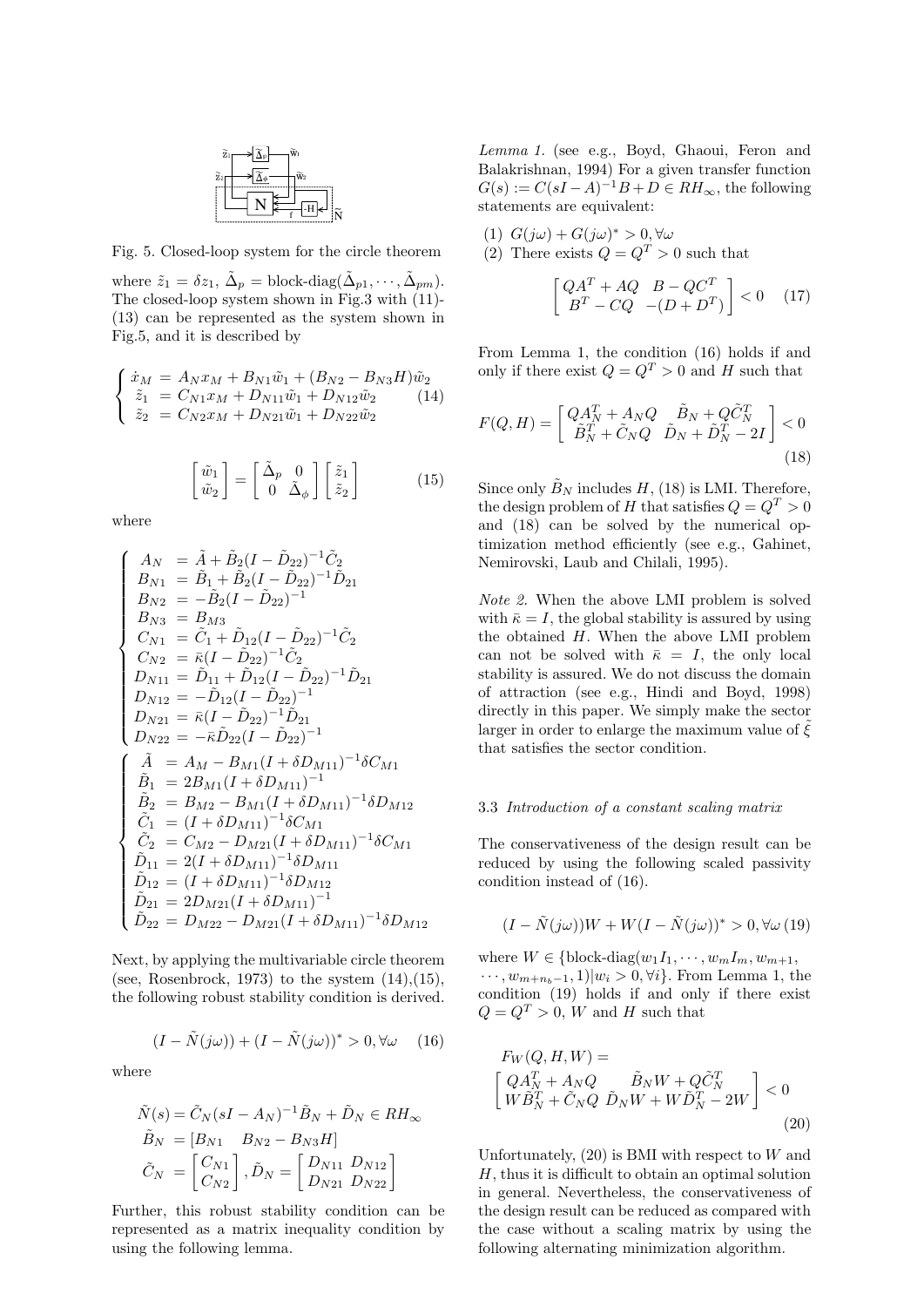**step1:** Let  $i = 0$  and fix  $W_0 = I$ . step2: Fix  $W = W_i$ . minimize  $\sigma$  subject to  $F_W(Q, H, W) < \sigma I$ and  $Q = Q^T > 0$ . Let  $H_i = H$ . **step3:** Fix  $H = H_i$ . minimize  $\sigma$  subject to  $F_W(Q, H, W) < \sigma I$ 

and  $Q = Q^T > 0$ . Let  $W_{i+1} = W$  and  $\sigma_{i+1} = \sigma.$ 

**step4:** If  $\sigma_{i+1} < 0$  or  $|\sigma_{i+1} - \sigma_i| < \epsilon$  for sufficiently small  $\epsilon > 0$ , then stop. Otherwise, let  $i \rightarrow i+1$  and go to step2.



Fig. 6. Control system

### 4. NUMERICAL EXAMPLE

We consider a closed-loop system shown in Fig.6.  $P(s) = C_p(sI - A_p)^{-1}B_p$  is a plant, and its coefficient matrices are given by

$$
A_p = \begin{bmatrix} -0.1 & 0 \\ 0 & -0.1 \end{bmatrix}, B_p = \begin{bmatrix} 0.5 & 0.4 \\ 0.4 & 0.3 \end{bmatrix}, C_p = \begin{bmatrix} 1 & 0 \\ 0 & 1 \end{bmatrix}
$$

 $K(s) = C(sI - A)^{-1}B + D$  is a controller, and its coefficient matrices are given by

$$
A = \begin{bmatrix} 0 & 0 \\ 0 & 0 \end{bmatrix}, B = \begin{bmatrix} 1 & 0 \\ 0 & -1 \end{bmatrix}
$$

$$
C = \begin{bmatrix} 1 & 0 \\ 0 & 1 \end{bmatrix}, D = \begin{bmatrix} 10 & 0 \\ 0 & -10 \end{bmatrix}
$$

The above  $P(s)$  and  $K(s)$  are considered in Campo *et al*. (1990). Although this problem looks simple, the closed-loop system becomes unstable because of the change of the direction of control inputs even in the case where there exists only input magnitude saturation. Thus this problem is appropriate for evaluating the effectiveness of our design method.

We solve the matrix inequality (20) by using the alternating minimization algorithm with  $R =$ 100I,  $\bar{\kappa} = 0.9I$ ,  $\delta = 0.03$ . After three iterations, a feasible solution is obtained as

$$
H = \begin{bmatrix} 5.090 & 3.548 & 0.629 & -0.363 \\ -4.040 & -2.586 & -0.560 & 0.339 \end{bmatrix} (21)
$$

We conduct numerical simulations for a step disturbance  $d(t) = [1, 2]^T$ ,  $(t \ge 0)$  for three cases shown in Table1. Fig.7 and Fig.8 show the results of case1 and case2. The solid lines show the responses of the system with the proposed antiwindup compensator, and the dashed lines show the responses of the system without anti-windup compensation. The closed-loop stability is assured



Fig. 7.  $y_p(t)$  (dashed:case1, solid:case2)



Fig. 8.  $u(t)$  (dashed:case1, solid:case2)



Fig. 9.  $y_p(t)$  (case3)



Fig. 10.  $u(t)$  (case3)

by using the anti-windup compensator. Fig.9 and Fig.10 show the results of case3. Although simulation conditions are severer than case2, the closedloop stability is assured, and the step disturbance is attenuated in these figures.